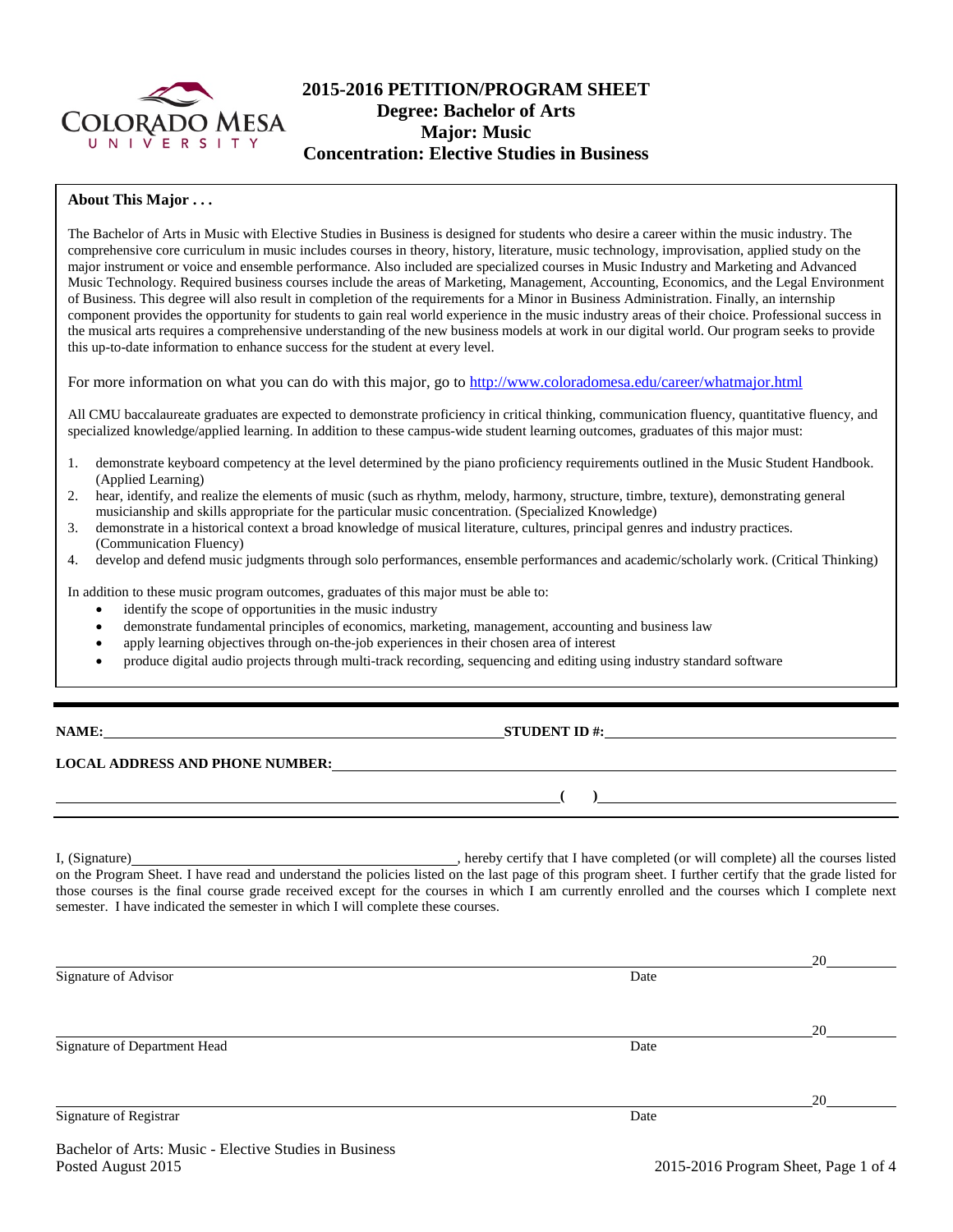### **DEGREE REQUIREMENTS:**

- 120 semester hours total (Students must complete a minimum of 30 of the last 60 hours of credit at CMU, with at least 15 semester hours in major discipline courses numbered 300 or higher).
- 40 upper division credits (A minimum of 15 taken at the 300-400 course levels within the major at CMU).
- 2.00 cumulative GPA or higher in all CMU coursework.
- 2.00 cumulative GPA or higher in coursework toward the major content area.
- Pre-collegiate courses (usually numbered below 100) cannot be used for graduation.
- When filling out the program sheet a course can be used only once.
- A student must follow the CMU graduation requirements either from 1) the program sheet for the major in effect at the time the student officially declares a major; or 2) a program sheet for the major approved for a year subsequent to the year during which the student officially declares the major and is approved for the student by the department head. Because a program may have requirements specific to the degree, the student should check with the faculty advisor for additional criteria. It is the student's responsibility to be aware of, and follow, all requirements for the degree being pursued. Any exceptions or substitutions must be approved by the student's faculty advisor and Department Head.
- Essential Learning Capstone should be completed between 45 and 75 hours.
- See the "Undergraduate Graduation Requirements" in the catalog for additional graduation information.

**ESSENTIAL LEARNING REQUIREMENTS** (31 semester hours) See the current catalog for a list of courses that fulfill the requirements below. If a course is an Essential Learning option and a requirement for your major, you must use it to fulfill the major requirement and make a different selection for the Essential Learning requirement.

| Course No Title                                                             | Sem.hrs Grade Term |  |
|-----------------------------------------------------------------------------|--------------------|--|
| <b>English</b> (6 semester hours, must receive a grade of "C" or better and |                    |  |
| must be completed by the time the student has 60 semester hours.)           |                    |  |

| <b>ENGL 111 English Composition</b> |  |  |
|-------------------------------------|--|--|
| <b>ENGL 112 English Composition</b> |  |  |

**Math** MATH 110 **or higher** (3 semester hours, must receive a grade of "C" or better, must be completed by the time the student has 60 semester hours.) MATH 1\_\_\_ \_\_\_\_\_\_\_\_\_\_\_\_\_\_\_\_\_\_\_\_\_\_\_\_ \_\_\_\_ \_\_\_\_\_ \_\_\_\_\_\_\_\_

|      | <b>Humanities</b> (3 semester hours)                                                          |  |  |
|------|-----------------------------------------------------------------------------------------------|--|--|
|      | Social and Behavioral Sciences (6 semester hours)                                             |  |  |
|      | ECON 201 Principles of Macroeconomics 3                                                       |  |  |
|      | <b>Natural Sciences</b> (7 semester hours, one course must include a lab)                     |  |  |
|      |                                                                                               |  |  |
| HIST | <b>History</b> (3 semester hours)<br><u> 1980 - Andrea Andrews, amerikan basis (h. 1980).</u> |  |  |
|      | <b>Fine Arts</b> (3 semester hours)                                                           |  |  |

Course No Title Sem.hrs Grade Term

### **WELLNESS REQUIREMENT** (2 semester hours)

|                 | $\sim$ $\sim$ $\sim$ $\sim$ $\sim$ $\sim$ $\sim$<br>KINE 100 Health and Wellness | 1 |                                                                                                                                                                                                                                      |
|-----------------|----------------------------------------------------------------------------------|---|--------------------------------------------------------------------------------------------------------------------------------------------------------------------------------------------------------------------------------------|
|                 |                                                                                  | 1 |                                                                                                                                                                                                                                      |
|                 |                                                                                  |   |                                                                                                                                                                                                                                      |
|                 | <b>ESSENTIAL LEARNING CAPSTONE</b> (4 semester hours)                            |   |                                                                                                                                                                                                                                      |
| <b>ESSL 290</b> | <b>Maverick Milestone</b>                                                        |   |                                                                                                                                                                                                                                      |
|                 | (see English $\&$ math pre-reqs) 3                                               |   |                                                                                                                                                                                                                                      |
| <b>ESSL 200</b> | Essential Speech (co-requisite) 1                                                |   | <u> 1990 - Jan James James Barnett, pre</u>                                                                                                                                                                                          |
|                 | <b>FOUNDATION COURSES</b> (23 semester hours)                                    |   |                                                                                                                                                                                                                                      |
|                 | Must pass all courses with a "C" or better                                       |   |                                                                                                                                                                                                                                      |
| MUSA 111        | Music Technology                                                                 | 1 |                                                                                                                                                                                                                                      |
| <b>MUSA 114</b> | Theory I - Introduction                                                          | 3 |                                                                                                                                                                                                                                      |
| MUSA 115        | Theory $II$ – Diatonic Concepts                                                  | 3 |                                                                                                                                                                                                                                      |
| <b>MUSA 116</b> | Ear Training & Sightsinging I                                                    | 2 |                                                                                                                                                                                                                                      |
| <b>MUSA 117</b> | Ear Training & Sightsinging II                                                   | 2 | <u> 1999 - John Harrison, mars et al. 1999 - Anna ann an 1999 - Anna ann an 1999 - Anna ann an 1999 - Ann an 1999 - Ann an 1999 - Ann an 1999 - Ann an 1999 - Ann an 1999 - Ann an 1999 - Ann an 1999 - Ann an 1999 - Ann an 199</u> |
| <b>MUSA 214</b> | Theory III – Chromatic                                                           |   |                                                                                                                                                                                                                                      |
|                 | Concepts                                                                         | 3 |                                                                                                                                                                                                                                      |
| <b>MUSA 215</b> | Theory $IV - Tw$ entieth Century                                                 |   |                                                                                                                                                                                                                                      |
|                 | Form and Analysis                                                                | 3 |                                                                                                                                                                                                                                      |
|                 |                                                                                  | 1 |                                                                                                                                                                                                                                      |
|                 | MUSL $1_{\_\_\_}$ $\_\_\_\_\_$                                                   | 1 |                                                                                                                                                                                                                                      |
|                 |                                                                                  | 1 |                                                                                                                                                                                                                                      |
|                 |                                                                                  | 1 | <u> 1989 - John Harrison, mars et al. 1989 - Anna ann an t-</u>                                                                                                                                                                      |
|                 |                                                                                  | 1 | <u> 1989 - Andrea Station Books, amerikansk politiker (d. 1989)</u>                                                                                                                                                                  |
|                 | MUSP 2                                                                           | 1 |                                                                                                                                                                                                                                      |

### **BACHELOR OF ARTS in MUSIC: Elective Studies in Business**

**Concentration** (60 semester hours)

Must pass all courses for credit with a "C" or better

|                 | <b>Music Core</b> (42 Semester Hours)                                                                                 |                |  |
|-----------------|-----------------------------------------------------------------------------------------------------------------------|----------------|--|
| MUSA 101        | Concert Attendance (8 semesters)0                                                                                     |                |  |
| <b>MUSA 101</b> | Concert Attendance                                                                                                    | 0              |  |
| MUSA 101        | <b>Concert Attendance</b>                                                                                             | 0              |  |
| MUSA 101        | <b>Concert Attendance</b>                                                                                             | 0              |  |
| MUSA 101        | Concert Attendance                                                                                                    | 0              |  |
| MUSA 101        | Concert Attendance                                                                                                    | 0              |  |
| MUSA 101        | <b>Concert Attendance</b>                                                                                             | 0              |  |
| MUSA 101        | <b>Concert Attendance</b>                                                                                             | 0              |  |
| MUSA 268        | Beginning Jazz Improvisation                                                                                          | 1              |  |
| MUSA 311        | <b>Advanced Music Technology</b>                                                                                      | 1              |  |
| MUSA 317        | Orchestration                                                                                                         | $\overline{c}$ |  |
| MUSA 326        | Music History & Literature I                                                                                          | 3              |  |
| MUSA 327        | Music History & Literature II                                                                                         | 3              |  |
| MUSA 363        | Music Industry and Marketing                                                                                          | 3              |  |
| MUSA 426        | Music of World Cultures                                                                                               | $\overline{c}$ |  |
| MUSA 499        | Internship                                                                                                            | $\overline{4}$ |  |
| <b>MUSP 420</b> | Senior Recital/Presentation                                                                                           | 1              |  |
|                 |                                                                                                                       | 1              |  |
|                 |                                                                                                                       | 1              |  |
|                 |                                                                                                                       | 1              |  |
|                 | MUSL $4 \_$                                                                                                           | 1              |  |
|                 |                                                                                                                       | 1              |  |
|                 | MUSP $3_{\_\_\_\_}$                                                                                                   | 1              |  |
|                 |                                                                                                                       | 1              |  |
|                 | *MUSP $4_{\underline{\hspace{1cm}} \underline{\hspace{1cm}}}$                                                         | 1              |  |
|                 |                                                                                                                       | 3              |  |
| FLA             | <u> 1999 - Andrea Stadt British, mars and de la provincia de la provincia de la provincia de la provincia de la p</u> | 3              |  |
|                 |                                                                                                                       |                |  |

Select one of the following: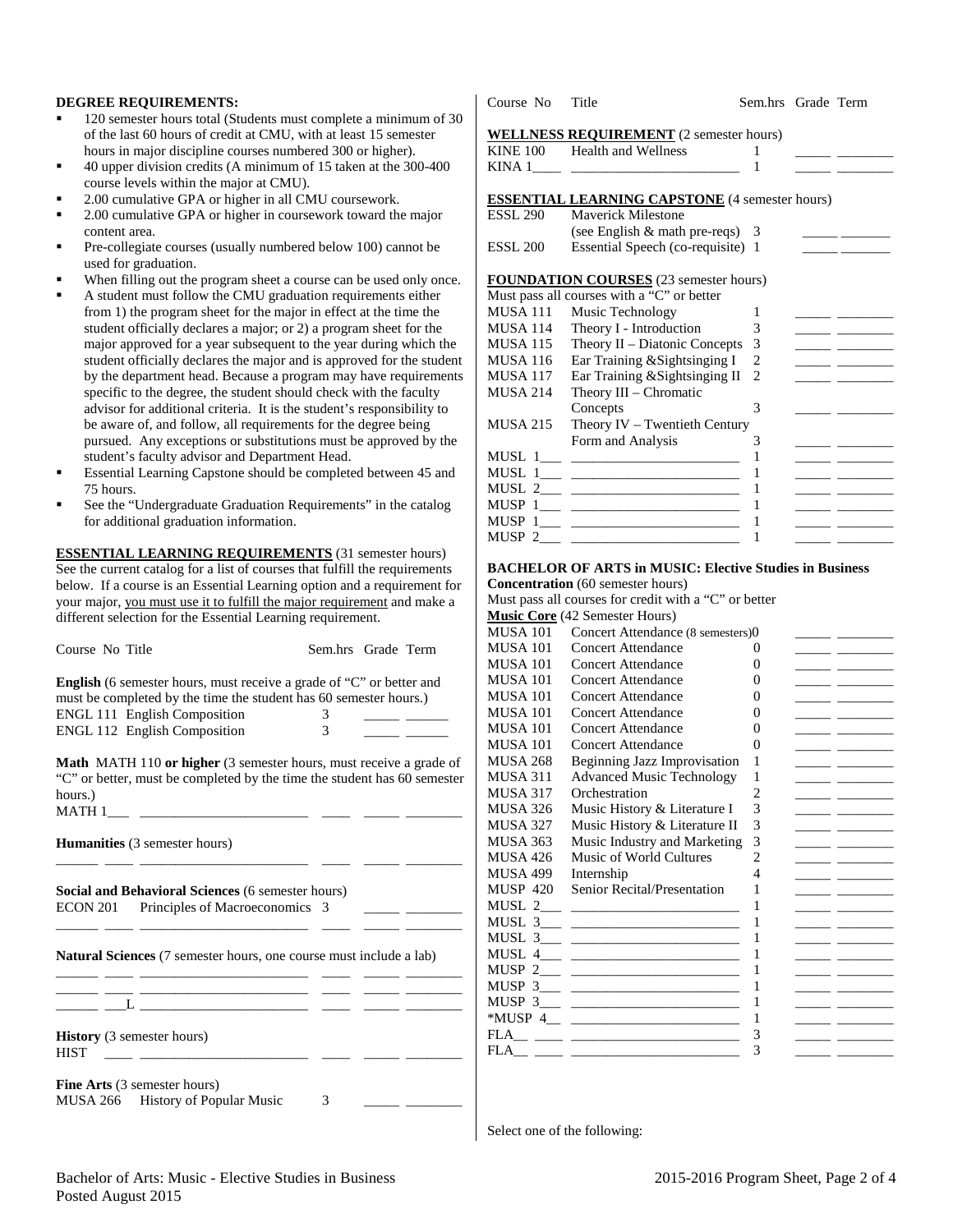| MUSA 337<br>MUSA 368                                                                                           | Diction for Singers<br>Advanced Jazz Improvisation 2<br>Music Electives Select 6 semester hours from any MUSx course. <sup>†</sup> |                    |  | Course No Title<br>*ACCT 202 | Business Electives Select 3 semester hours from the following; †<br>Principles of Managerial |   | Sem.hrs Grade Term |  |
|----------------------------------------------------------------------------------------------------------------|------------------------------------------------------------------------------------------------------------------------------------|--------------------|--|------------------------------|----------------------------------------------------------------------------------------------|---|--------------------|--|
| MUS                                                                                                            |                                                                                                                                    |                    |  |                              | Accounting                                                                                   |   |                    |  |
| MUS FOR THE STATE OF THE STATE OF THE STATE OF THE STATE OF THE STATE OF THE STATE OF THE STATE OF THE STATE O |                                                                                                                                    |                    |  | <b>BUGB 211</b>              | <b>Business Communications</b>                                                               | 3 |                    |  |
|                                                                                                                |                                                                                                                                    |                    |  | *CISB 305                    | Solving Problems Using                                                                       |   |                    |  |
| MUS FOR THE STATE OF THE STATE OF THE STATE OF THE STATE OF THE STATE OF THE STATE OF THE STATE OF THE STATE O |                                                                                                                                    |                    |  |                              | Spreadsheets and Statistical                                                                 |   |                    |  |
|                                                                                                                |                                                                                                                                    |                    |  |                              | Software                                                                                     |   |                    |  |
|                                                                                                                | *Excluding MUSP 420, it is used above                                                                                              |                    |  | *FINA 301                    | <b>Managerial Finance</b>                                                                    |   |                    |  |
|                                                                                                                |                                                                                                                                    |                    |  | MANG 300                     | <b>Small Business Management</b>                                                             | 3 |                    |  |
| Course No                                                                                                      | Title                                                                                                                              | Sem.hrs Grade Term |  | <b>MANG 301</b>              | Organizational Behavior                                                                      | 3 |                    |  |
|                                                                                                                | <b>Business Core</b> (15 semester hours)                                                                                           |                    |  | <b>MANG 371</b>              | Human Resource Management 3                                                                  |   |                    |  |
| ACCT 201                                                                                                       | Principles of Financial Acct                                                                                                       | 3                  |  | *MANG 450                    | Entrepreneurship                                                                             |   |                    |  |
| <b>MANG 201</b>                                                                                                | Principles of Management                                                                                                           | 3                  |  | <b>MARK 325</b>              | Consumer Behavior                                                                            |   |                    |  |
| <b>MARK 231</b>                                                                                                | Principles of Marketing                                                                                                            |                    |  |                              |                                                                                              |   |                    |  |
| <b>BUGB 349</b>                                                                                                | Legal Environment of Business 3                                                                                                    |                    |  |                              | *Additional prerequisites required for these courses beyond those                            |   |                    |  |
| MANG 410                                                                                                       | <b>Effective Workplace</b>                                                                                                         |                    |  | required for the major.      |                                                                                              |   |                    |  |
|                                                                                                                | Communication                                                                                                                      |                    |  |                              |                                                                                              |   |                    |  |
|                                                                                                                |                                                                                                                                    |                    |  |                              | <sup>†</sup> At least 7 credits from Music and Business Electives need to be upper           |   |                    |  |

### **Additional Requirements**

Students deficient in piano skills will be required to complete MUSA 130 (2), MUSA 131 (2), MUSA 230 (2), MUSA 231 (2), in the first two years.

division

#### **POLICIES:**

- 1. Please see the catalog for a complete list of graduation requirements.
- 2. This program sheet must be submitted with your graduation planning sheet to your advisor during the **semester prior to the semester of graduation, no later than October 1 for spring graduates, no later than March 1 for fall graduates.** You must turn in your "Intent to Graduate" form to the Registrar's Office **by September 15 if you plan to graduate the following May, and by February 15 if you plan to graduate the following December**.
- 3. Your advisor will sign and forward the Program Sheet and Graduation Planning Sheet to the Department Head for signature. Finally, the Department Head will submit the signed forms to the Registrar's Office. (Students cannot handle the forms once the advisor signs.)
- 4. If your petition for graduation is denied, it will be your responsibility to reapply for graduation in a subsequent semester. Your "Intent to Graduate" does not automatically move to a later graduation date.